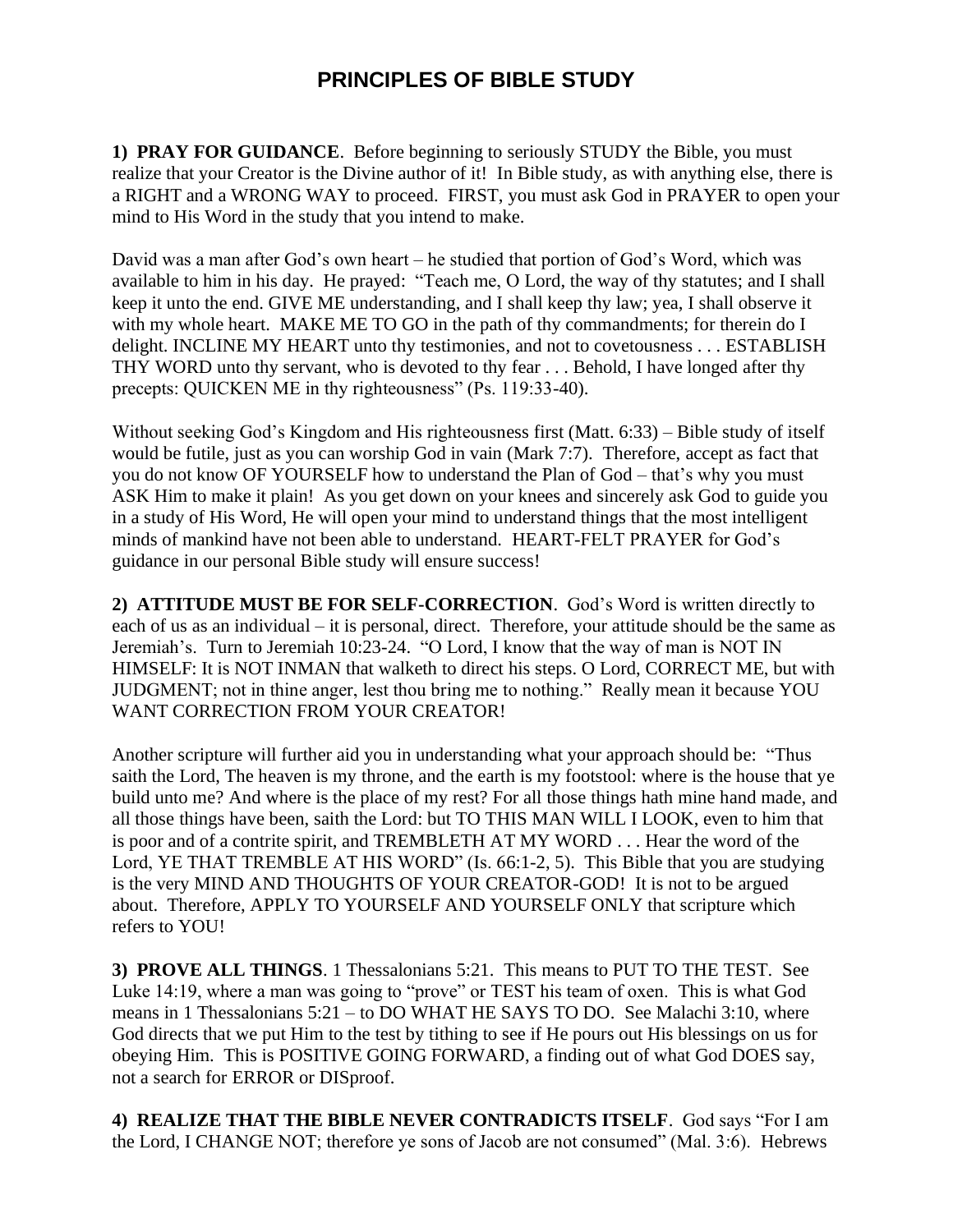13:8 adds, "Jesus Christ THE SAME yesterday, today, and forever." The very source of truth is God's Word (John 17:17). Unless your approach is from this point of view, you will never gain any understanding of the Bible. Every case of apparent contradiction in the Bible is cleared up by careful study of the Bible passage in question with other principles given in the Bible. An example of this is Proverbs 26:4, 5. This says, "ANSWER NOT a fool ACCORDING to his folly." But the very next verse reads, "ANSWER a fool ACCORDING to his folly." Actually, these verses are not contradictory but COMPLEMENTARY. The use of either verse depends on the SET OF CIRCUMSTANCES.

Let's look at Luke 20:1-8, where Jesus was challenged on the source of His authority to do what He did. Clearly, these Pharisees were not interested in learning anything but were there to ARGUE foolishly with Jesus! So Jesus dealt with them accordingly, as you can read in verses 3- 8. Christ answered their question with a QUESTION! Christ avoided strife by NOT ANSWERING THEM ACCORDING TO THEIR FOLLY. But what about answering a fool according to his folly, as it says in Proverbs 26:5? Look at 2 Corinthians 11, where Paul is addressing the FALSE APOSTLES who claimed they were the true apostles of Christ. The congregation was being led astray – Paul had to smash the contentions head on. Paul stated, "Are they ministers of Christ? (I SPEAK AS A FOOL) I am more; in labours MORE ABUNDANT, in stripes above measure, in prisons more frequent, in deaths oft. Of the Jews five times received I forty stripes save one . . . in fastings often, in cold and nakedness" (vv. 23-27). Paul showed the people HE was their true minister – he ANSWERED and DEBUNKED the claims of these self-serving men by answering them ACCORDING TO THEIR FOLLY!

**5) READ THE BIBLE EXACTLY AS IT IS WRITTEN**. Many who claim to be representatives of God, the INTERPRETERS of His Word, actually TWIST that Word to their own destruction and the destruction of their hearers. So, always remember to ask yourself – and ANSWER, the question: "What DOES the BIBLE say?" John 3:6 is a good example of this: "That which is born of the flesh IS flesh; and that which is born of the Spirit IS spirit." This is a very clear statement that flesh is flesh and Spirit is spirit – but that is not what PEOPLE SAY the Bible says! Sometimes you may have to refer to a reference work or a note in the MARGIN of your Bible to understand a scripture that seems to contradict what you know to be the truth.

**6) CHECK THE CONTEXT CAREFULLY**. Context means, con – WITH, text – TEXT. To check the context you simply read the texts, which come with the text in question; that is, the texts that come BEFORE and AFTER the text in question. Let's see Luke 17:20-21 as an example. "The kingdom of God cometh not with observation: Neither shall they say, Lo here! Or, lo there! For, behold, THE KINGDOM OF GOD IS WITHIN YOU." Here, it is only the King James and New King James TRANSLATIONS, which say this – not necessarily God's exact Word. So, by reading the texts BEFORE this (vs. 20), we learn that Jesus was speaking to the Pharisees – and we KNOW that Christ wasn't saying that the Kingdom of God is inside of Pharisees! Therefore, the context helps one understand that there must be a MISTRANSLATION in this particular verse. And sure enough, the margin of your Bible reveals that the word "within" should be translated "among" – meaning that Jesus was referring to Himself as a Representative of God's Kingdom who was at that time "among" the Pharisees!

To understand any scripture thoroughly, in its context, you need to ask and answer for yourself the following questions: WHAT? WHEN? WHERE? WHY? WHO? HOW? Many people misunderstand Mark 7:19 – thinking that in this passage unclean meats were cleansed by Christ – simply because they do not read the context. In this case, the context is the ENTIRE CHAPTER. By doing this, one finds that the subject is whether or not to wash one's hands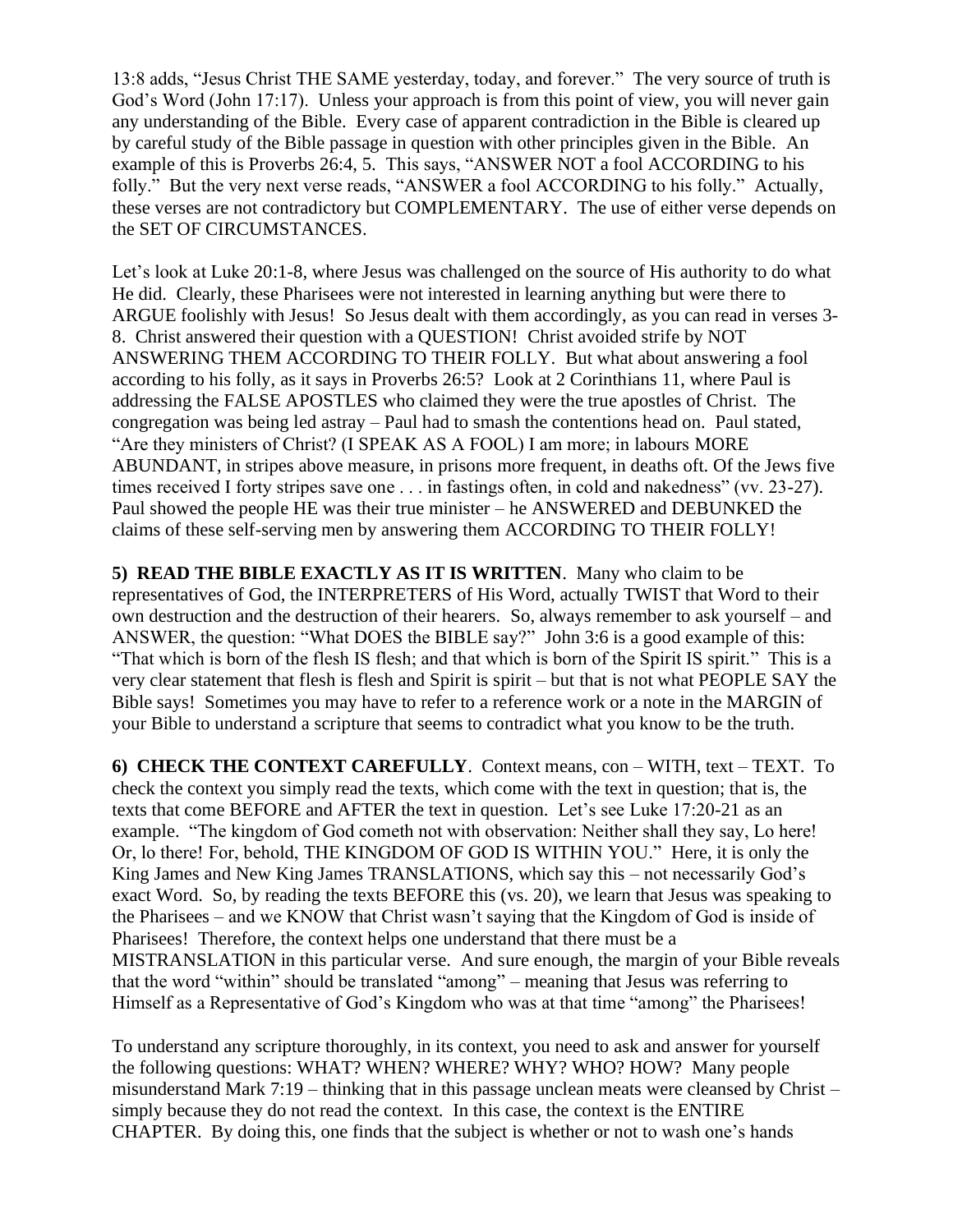ceremonially before eating – it has nothing to do with whether the food you eat is clean or unclean according to the laws of Leviticus 11 and Deuteronomy 14.

**7) GET ALL THE SCRIPTURES**. No one scripture can OF ITSELF, taken out of context, be used to establish the Truth. "Knowing this first, that no prophecy of the scripture is of any PRIVATE interpretation" (2 Peter 1:20). God has put His Word together in a very unusual manner, so that men could study it in detail over a lifetime and YET never be able to come to a knowledge of the truth (2 Tim. 3:7). You must take the whole Bible in its entire context, getting ALL OF THE SCRIPTURES on any one subject BEFORE you can understand that particular subject from God's point of view. See Isaiah 28:9-10, 13. In addition, without God's Holy Spirit, which is the very mind of God, one cannot truly understand God's Word. The Holy Spirit is given ONLY to those who OBEY God – Acts 5:32.

Often, people think the Bible is contradicting itself when in fact, it is SUPPLEMENTING itself. A good example of this is found in Matthew 27:37, as compared to Luke 23:38. These two passages APPEAR to contradict one another as to what was written on the sign affixed to the stake upon which Jesus Christ was crucified. By comparing these two scriptures with Mark 15:26 and also John 19:19, we learn that it was Pilate who did the writing and that the writing was done in THREE languages. Thus, these FOUR passages supply us with a complete record of what was written originally – no one scripture contradicts the other but each serves to complement the information of the other three!

**8) LET THE BIBLE INTERPRET THE BIBLE**. Turn to the Book of Revelation, the last book of the Bible. In most editions of the Bible, this book is entitled "The Revelation of St. John the Divine." However, when we read the first words of the book itself, we learn that this is "the revelation of Jesus Christ" (Rev. 1:1). So we see that man's interpretation of the Bible directly CONTRADICTS the Bible's own interpretation! Romans 3:4 is a good, clear principle to live by in regard to this EIGHTH rule of Bible study – ". . . let God be true, but every man a liar." All you have to do is be patient and search the Word of God and you will come up with God's clear answers to the muddled questions of humankind.

**9) DON'T PUT VAGUE SCRIPTURES FIRST**. Perhaps a better general statement of this would be: NEVER ESTABLISH A DOCTRINE BY A VAGUE OR DIFFICULT TO BE UNDERSTOOD SCRIPTURE. An example of this is the vision, which Peter had regarding unclean beasts lowered to him on a sheet – which many people assume means that God "cleansed" all unclean meats (Acts 10:15). However, all one needs to do is read on TWO MORE VERSES and it is plainly stated that Peter himself doubted what the vision meant. Then, further reading on to verse 28 reveals that Peter finally came to understand that the vision meant, "that I should not call ANYMAN COMMOM OR UNCLEAN."

**10) USE SEVERAL TRANSLATIONS**. Even though the original Word of God was inspired in the Hebrew or the Greek languages, God has allowed it to be translated into almost every language spoken by mankind. The King James Version was written 400 years ago. In the time since, the English language has undergone many changes. Sometimes those texts which are vague or unclear in the King James can be cleared up easily by simply reading a MORE MODERN TRANSLATION, such as the Moffatt, the Revised Standard Version or even the New King James.

One thing to note about the King James Version is the use of italics. *This sentence is written in italics*. Words that look like this in your King James Version are NOT in the original languages but have been supplied by the translators to help clear up the meaning of the sentence. However,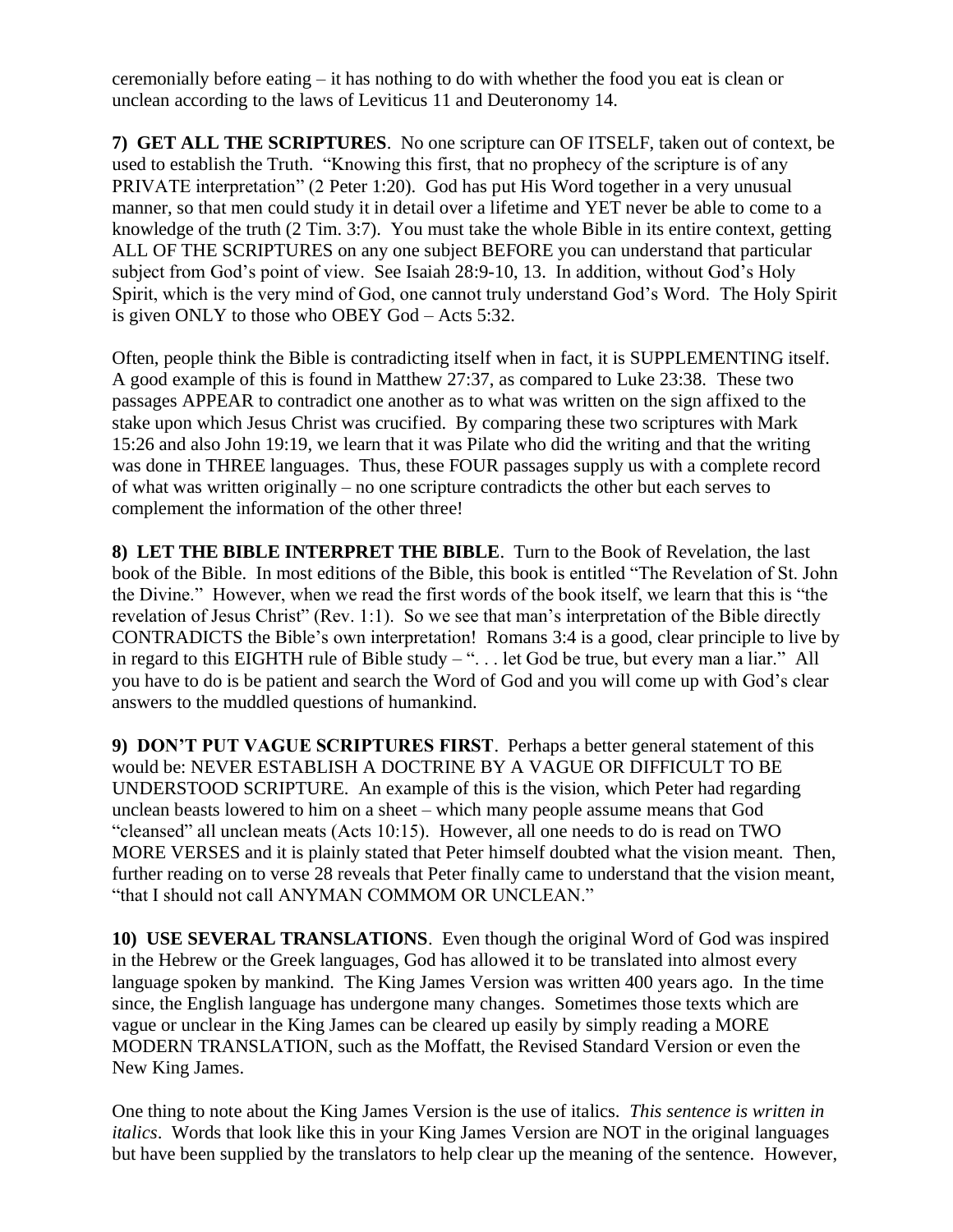since the translators were subject to error, they did not always supply the words correctly. Therefore, some of these words in *italics* are incorrect and hinder, rather than help, your understanding. However, NOTALL of the words supplied by the translators are in italics. For example, 1 John 5:7 – referring to three who bear witness in heaven – is a completely erroneous reference inserted by a monk-copyist in the Middle Ages. The fact is that this verse appears only in the King James and New King James Versions, and in NO OTHER translations of the Bible. Often, many Bible difficulties are cleared by merely reading another translation and comparing it to the King James. Remember to also look up any words that you find difficult to understand in a DICTIONARY or in Strong's Concordance so you can see what the original meaning of the word in the original is. For example, the word "conversation" which appears in 1 Peter 3, today means talking between two people; however, during the time of King James "conversation" meant THE ENTIRE CONDUCT of a person, and that is the meaning in the Bible usage of this word.

**11) DON'T ESTABLISH DOCTRINE WITH "Bible Helps."** Even though Bible helps, such as Clarke's Commentary or Halley's Bible Handbook are good reference works and can be helpful in sorting out some biblical questions, these and other Bible helps should ONLY be used to establish historical or grammatical facts related to the Bible and MUST NOT be used to ESTABLISH DOCTRINE OR TO INTERPRET THE MEANING OF THE BIBLE ITSELF. Even the chain references in the center column of many Bibles may be in error. At Revelation 1:10, some Bibles have references to Acts 20:7 and 1 Corinthians 16:2 – which refer to the FIRSTDAY OF THE WEEK. However, these scriptures do NOT refer to "the Lord's day" mentioned in Revelation 1:10. The "Lord's day" or the "day of the Lord" is explained in the rest of the Book of Revelation. To find out which day Jesus Christ is the Lord of all we have to do is read Mark 2:27-28! "And he said unto them, the Sabbath was made for man, and not man for the Sabbath: therefore THESON OFMAN IS LORD ALSO OF THE SABBATH." Consequently, with Bible helps, remember to use them only for technical facts and NOT for interpretative facts.

**12) MARK YOUR BIBLE**. Many have thought that the Bible should not be marked. But what they fail to realize is that what is HOLY about the Bible is not the paper, ink or leather out of which it is made, but the WORDS OF TRUTH and the SPIRITUAL FACTS! Any tool you can use – such as a pen or colored pencils – to help you remember and apply the spiritual truths in your life, is right with God. He expects you to USE His written Word to worship HIM – not physical paper and ink! Sometimes we may hold back from marking the Bible because we think we will do it later – BUT the best way to mark the Bible is to JUST MARK IT! For instance, when you find out that the word "conversation" in 1 Peter 3 ought to be "conduct," the thing to do is to IMMEDIATELY WRITE DOWN "conduct" in the margin of your Bible, then draw a little line and circle the word "conversation" in the verse. This way you will always remember.

**13) JUST READ IT!** This point may sound trite but is actually among the most important to keep in mind. Simply reading the Bible to get a general idea of what it says is the first step in getting to know God's Word. Some people decide to begin at the beginning, with the Book of Genesis, and just read on through – a little each day – until they have read the entire Bible. That's one way of reading through the Bible, but it can get somewhat drab and mind-numbing when reading such passages as the "begets" listing of genealogies in Genesis, or long lists of numbers in the book of that title. A more interesting way might be to read a portion of the Gospel accounts in the New Testament (Matthew, Mark, Luke and John), along with a portion from the Old Testament, perhaps beginning in Psalms or Proverbs. Whichever method one uses, the important thing is to get started in reading the inspired Word of God – the Book that is responsible for the greatness of the modern English-speaking nations, and many of their leaders.